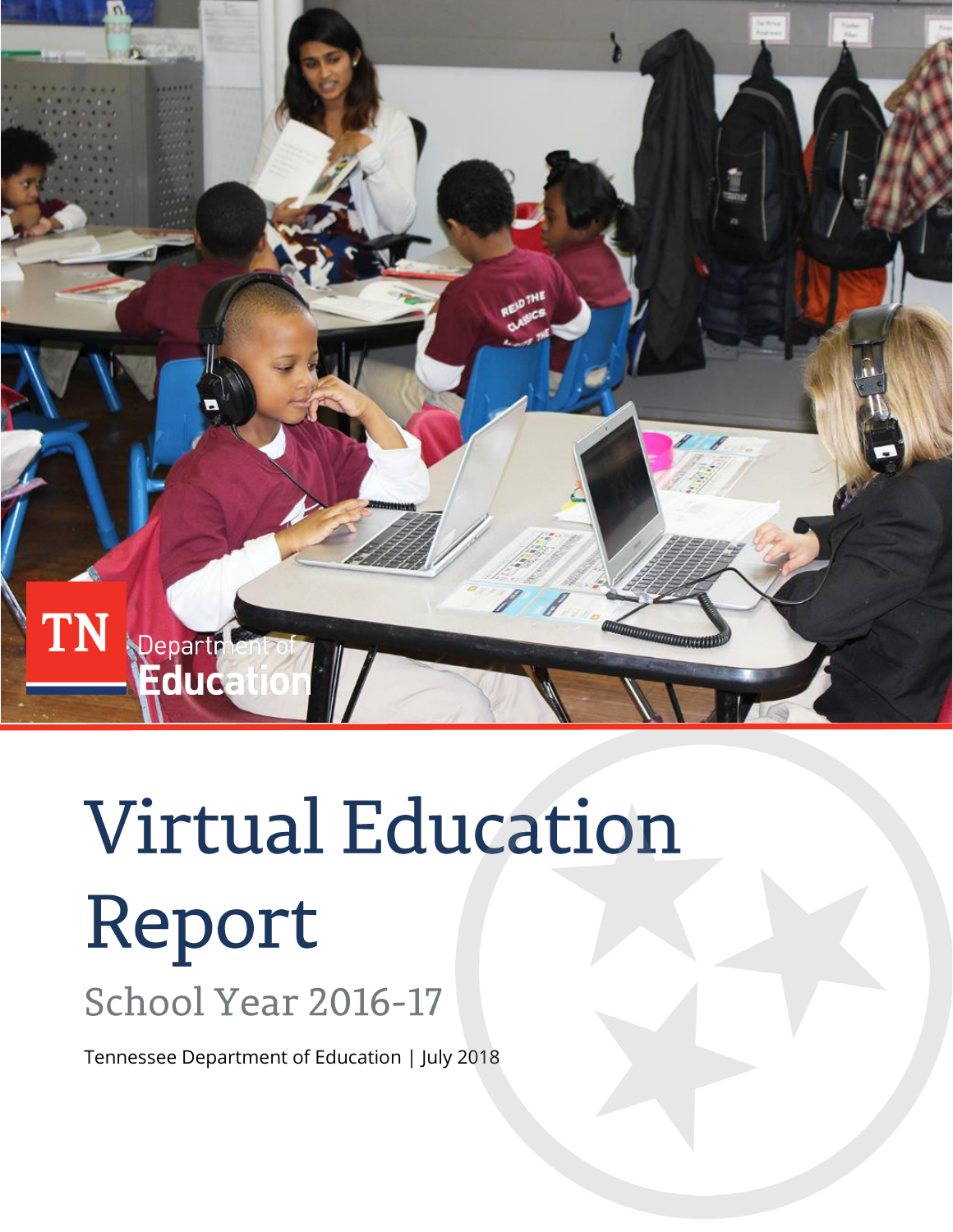## **Introduction**

Each year, the Tennessee Department of Education releases an annual report on virtual programs and virtual public schools operating in the state. In compliance with T.C.A. § 49-16-104, the report provides information on student enrollment, academic performance, as well as funding for virtual education. Additional information regarding virtual education is available on the Tennessee Department of Education's website.

## *Highlights*

- In 2011, the Tennessee General Assembly enacted the *Virtual Public Schools Act*, providing local school districts the ability to establish their own virtual public school.
- Virtual schools are public schools that **"use technology to deliver a significant portion of instruction to students via the Internet in a virtual or remote setting"** (T.C.A. 49-16-203).
- As of the 2016-17 school year, there are eleven virtual schools active in Tennessee.
- **Virtual schools must comply with the same laws and rules and regulations as traditional public schools** on curriculum standards, class size, length of the school day and school year, regular student assessments, and teacher qualifications.
- School districts may manage their own virtual schools or may contract for services with nonprofit and for-profit entities. Of the eleven operational schools, nine are operated by the school districts. Tennessee Virtual Academy in Union County is operated by K-12, Inc. and Robertson County Virtual School is operated by Connections Learning.

# **Virtual Schools in Tennessee**

## *Background*

In 2011, the Tennessee General Assembly passed the *Virtual Public Schools Act*, authorizing school districts to establish virtual public schools. Virtual schools are public schools that "use technology to deliver a significant portion of instruction to students via the Internet in a virtual or remote setting" (T.C.A. 49-16-203). Virtual school students take all courses online, but in some cases students may receive support in a physical location. Virtual schools must comply with the same law , rules, and regulations as traditional public schools on curriculum standards, class size, length of the school day and school year, regular student assessments, and teacher qualifications.

Virtual schools must comply with the same laws, rules, and regulations as traditional public schools.

Any student who is eligible for enrollment in a Tennessee public school may enroll in a virtual school, with districts having the option to charge tuition if the student does not live within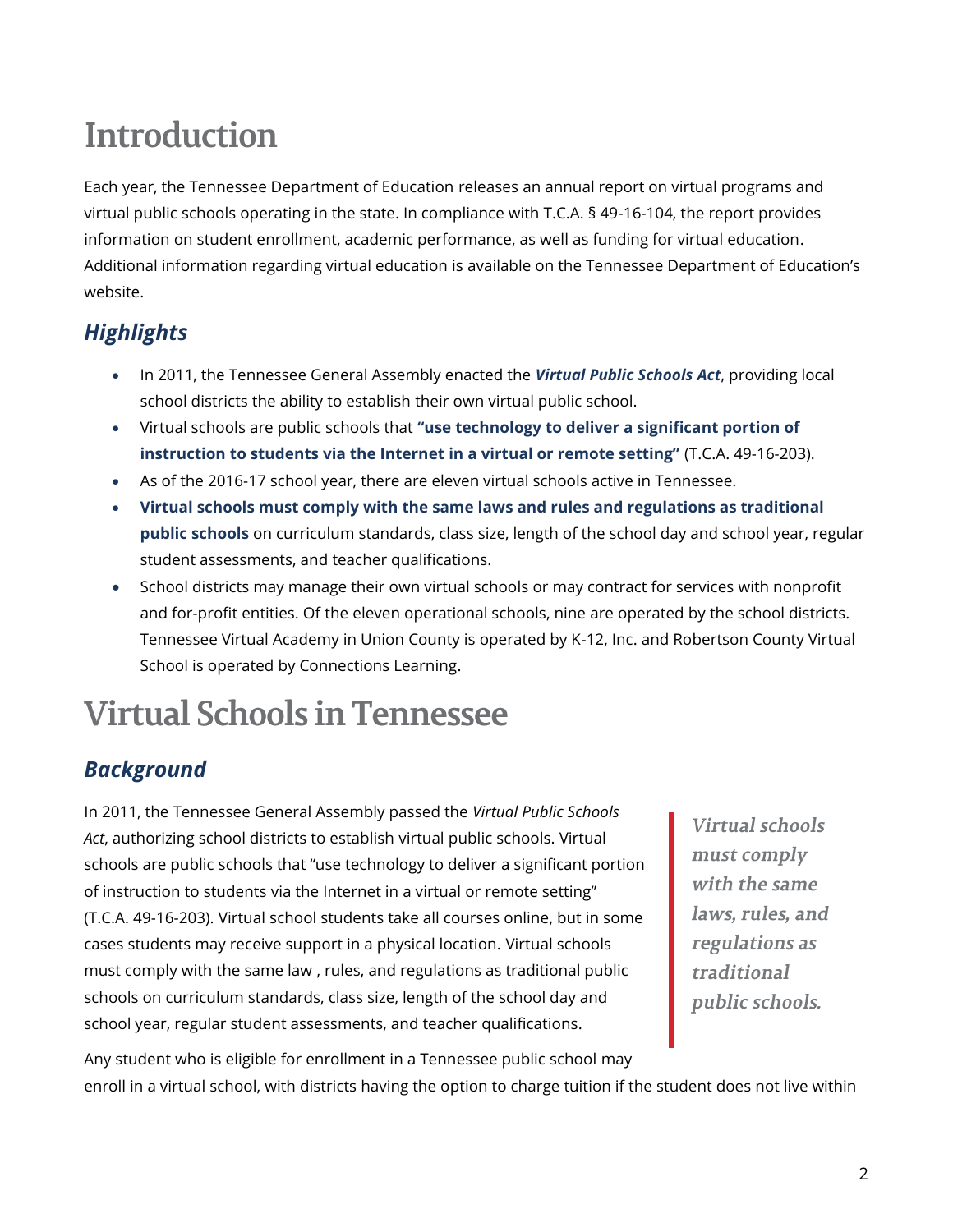district borders. Students have the option of enrolling full-time or part-time. Full-time students take all of their courses online through the virtual school. Part-time students take one or more courses online while enrolled in another public school.

Virtual programs in Tennessee offer a broad range of online courses and services to reach a variety of students, from struggling to gifted, who seek personalized pathways to learning opportunities. Throughout Tennessee, virtual programs take many forms including:

- **Supplemental programs:** students may enroll in individual online courses to supplement or serve as part of a full-time program in a traditional school
- **Blended learning:** combines online and face-to-face instruction mixed throughout the school day
- **Synchronous learning:** students and instructors must be online at the same time. Instruction takes place in real time at a specific set time
- **Asynchronous learning:** students may take online courses on their own schedule. Instructors provide material, lectures, tests, and assignments that can be accessed at any time

Students with unique learning needs, including disabilities and limited English proficiency, may enroll and participate in a virtual school. Virtual schools are required to provide the services included in each special education student's Individual Education Program (IEP).

| <b>School</b>                        |                       |                   |          |
|--------------------------------------|-----------------------|-------------------|----------|
| <b>Bradley County Virtual School</b> | <b>Bradley County</b> | April 20, 2012    | $3-12$   |
| Hamilton County Virtual School       | Hamilton County       | January 31, 2012  | $K-12$   |
| Memphis Virtual School               | Shelby County         | July 1, 2013      | $6 - 12$ |
| Metro Nashville Virtual School       | Davidson County       | July 1, 2011      | $5-12$   |
| Robertson County Virtual School      | Robertson County      | July 1, 2012      | $7-12$   |
| Tennessee Online Public School       | <b>Bristol City</b>   | November 21, 2011 | $9 - 12$ |

#### *Virtual School Information*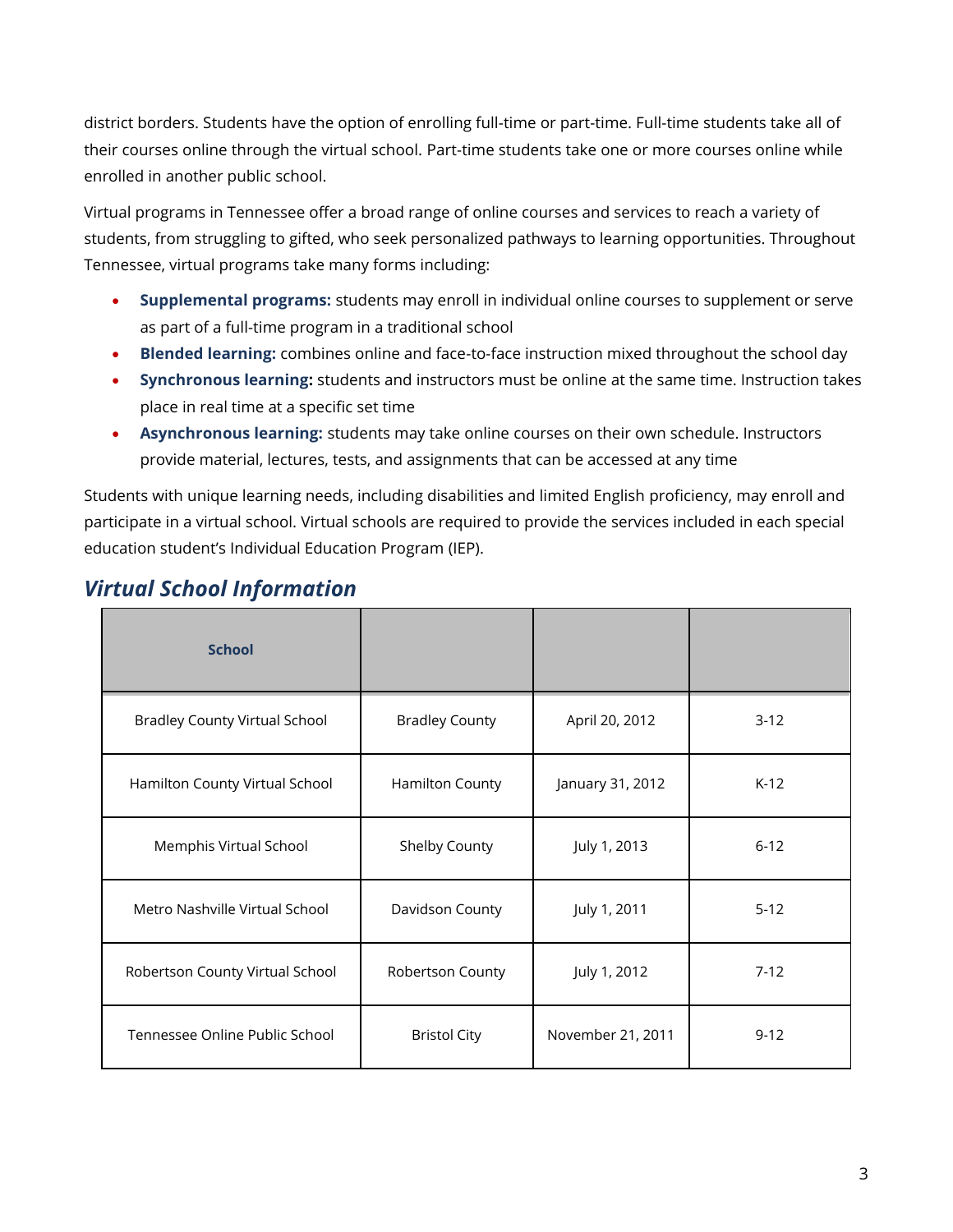| <b>School</b>                                  | <b>District</b>          | <b>Date Opened</b> | <b>Grades Served</b> |
|------------------------------------------------|--------------------------|--------------------|----------------------|
| Tennessee Virtual Academy                      | <b>Union County</b>      | July 1, 2011       | K-8                  |
| Tennessee Virtual On-Line School               | <b>Wilson County</b>     | January 1, 2012    | $K-12$               |
| VITAL: Upper Cumberland e-<br>Learning Network | Putnam County            | July 19, 2011      | $K-12$               |
| Tennessee Virtual Learning<br>Academy          | <b>Washington County</b> | July 1, 2014       | $9 - 12$             |
| E. B. Wilson                                   | <b>Sumner County</b>     | August 1, 2013     | $9 - 12$             |

Table 1. Full-Time Active Virtual Schools in Tennessee (2016-17 School Year)

## *Overall Student Enrollment*

| <b>School</b>                           | <b>Enrollment</b> |          |                 |          |          |          |  |  |  |  |
|-----------------------------------------|-------------------|----------|-----------------|----------|----------|----------|--|--|--|--|
|                                         | <b>SY 11-12</b>   | SY 12-13 | <b>SY 13-14</b> | SY 14-15 | SY 15-16 | SY 16-17 |  |  |  |  |
| <b>Bradley County Virtual</b><br>School | Not Opened        | 34       | 69              | 85       | 70       | 48       |  |  |  |  |
| Hamilton County Virtual<br>School       | Not Opened        | 22       | 26              | 19       | 30       | 27       |  |  |  |  |
| Memphis Virtual School<br>Not Opened    |                   | 111      | 150             | 97       | 102      | 168      |  |  |  |  |
| Metro Nashville Virtual<br>School       | 16                | 85       | 89              | 140      | 122      | 97       |  |  |  |  |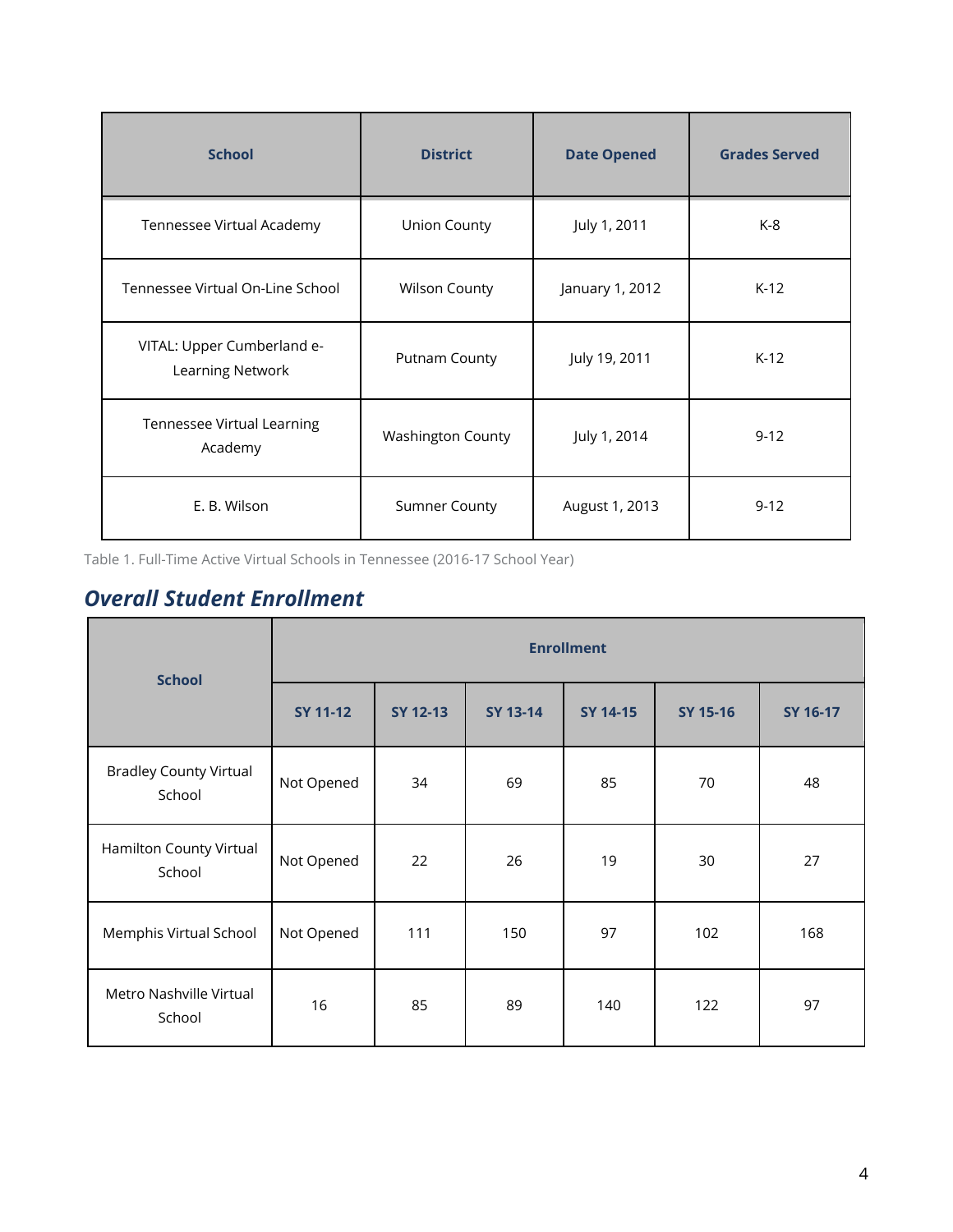| <b>School</b>                                 |                 | <b>Enrollment</b> |                 |            |                |                |  |  |  |  |  |  |
|-----------------------------------------------|-----------------|-------------------|-----------------|------------|----------------|----------------|--|--|--|--|--|--|
|                                               | <b>SY 11-12</b> | SY 12-13          | <b>SY 13-14</b> | SY 14-15   | SY 15-16       | SY 16-17       |  |  |  |  |  |  |
| Robertson County Virtual<br>School            | Not Opened      | 19                | 19              | 25         | 38             | 38             |  |  |  |  |  |  |
| Tennessee Online Public<br>School             | Not Opened      | 58                | 138             | 222        | 208            | 222            |  |  |  |  |  |  |
| Tennessee Virtual Academy                     | 1,749           | 3,014             | 2,676           | 1,379      | 634            | 733            |  |  |  |  |  |  |
| Tennessee Virtual On-Line<br>School           | Not Opened      | 18                | 29              | 31         | 35             | 39             |  |  |  |  |  |  |
| VITAL: Upper Cumberland<br>e-Learning Network | Not Opened      | Not Opened        | Not Opened      | 9          | $\overline{7}$ | $\overline{4}$ |  |  |  |  |  |  |
| Tennessee Virtual Learning<br>Academy         | Not Opened      | Not Opened        | Not Opened      | Not Opened | 10             | 6              |  |  |  |  |  |  |
| E.B. Wilson                                   | $^\star$        | 9                 | 20              | 53         | 81             | 72             |  |  |  |  |  |  |

Table 2. Full-Time Student Enrollment

*\*Data not available*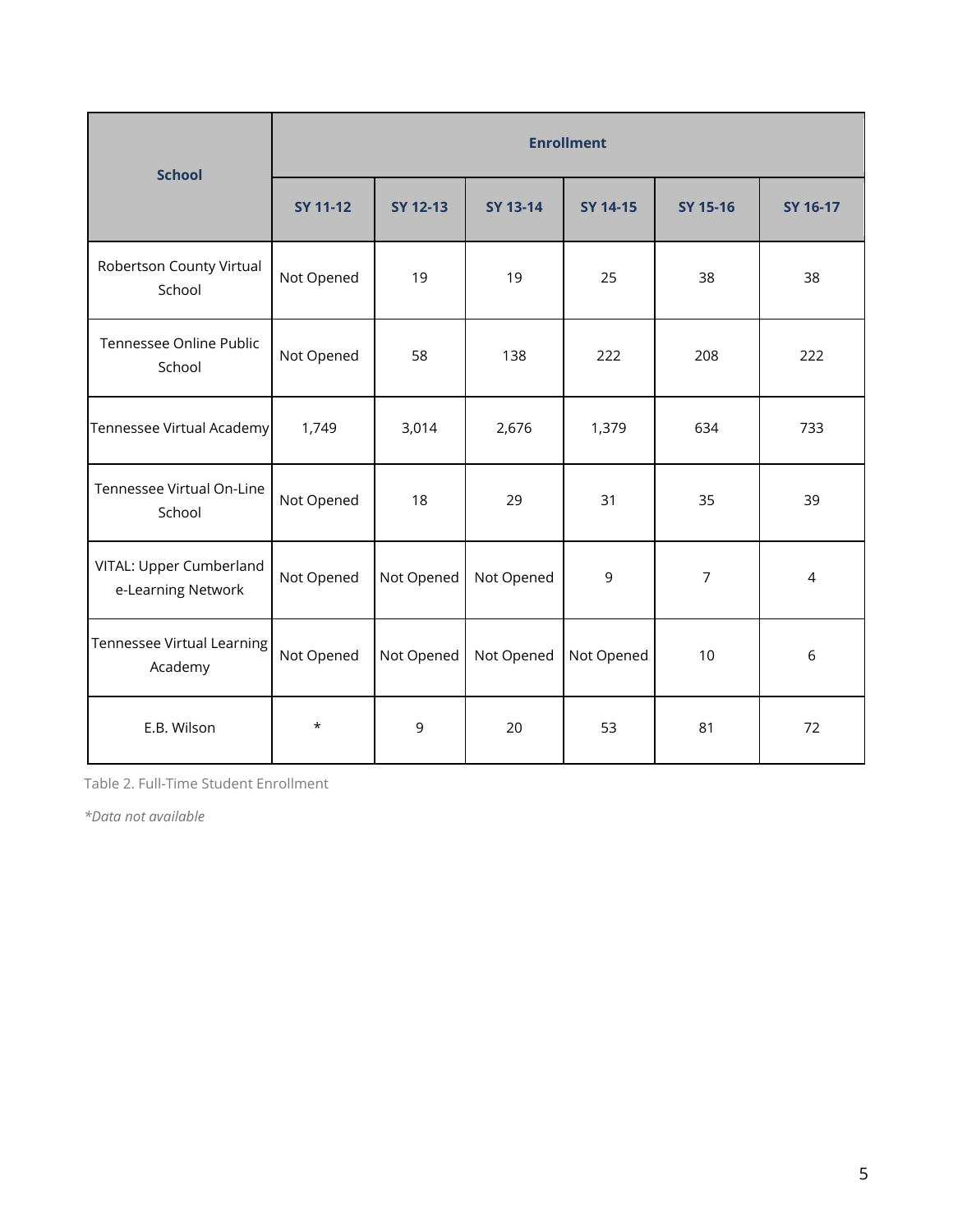## *School Demographics*

| <b>School</b>                                  | <b>District</b>       | % Economically | <b>Disadvantaged Students</b> | % Students with<br><b>Disabilities</b> |            |  |
|------------------------------------------------|-----------------------|----------------|-------------------------------|----------------------------------------|------------|--|
|                                                |                       | <b>SCH</b>     | <b>LEA</b>                    | <b>SCH</b>                             | <b>LEA</b> |  |
| <b>Bradley County Virtual School</b>           | <b>Bradley County</b> | 6.3%           | 30.5%                         | $\star$                                | 11.9%      |  |
| Hamilton County Virtual School                 | Hamilton<br>County    | 3.7%           | 37.3%                         | $\star$                                | 12.8%      |  |
| Memphis Virtual School                         | Shelby County         | 42.8%          | 58.6%                         | 2.0%                                   | 12.3%      |  |
| Metro Nashville Virtual School                 | Davidson<br>County    | 30.9%          | 50.6%                         | 13.4%                                  | 13.1%      |  |
| Robertson County Virtual School                | Robertson<br>County   | 5.3%           | 33.4%                         | 2.6%                                   | 15.3%      |  |
| Tennessee Online Public School                 | <b>Bristol City</b>   | 1.4%           | 28.9%                         | 3.2%                                   | 15.4%      |  |
| Tennessee Virtual Academy                      | <b>Union County</b>   | 19.1%          | 34.7%                         | 14.6%                                  | 15.5%      |  |
| Tennessee Virtual On-Line<br>School            | <b>Wilson County</b>  | 12.8%          | 13.6%                         | 12.8%                                  | 14.5%      |  |
| VITAL: Upper Cumberland e-<br>Learning Network | Putnam County         | 0.0%           | 34.3%                         | $*$ %                                  | 16.3%      |  |
| Tennessee Virtual Learning<br>Academy          | Washington<br>County  | 0.0%           | 26.8%                         | $^\star$                               | 15.5%      |  |
| E.B. Wilson                                    | <b>Sumner County</b>  | 0.0%           | .5%                           | 12.5%                                  | 14.6%      |  |

Table 3. Virtual School Student Characteristics (2016-17 School Year)

\* Data not available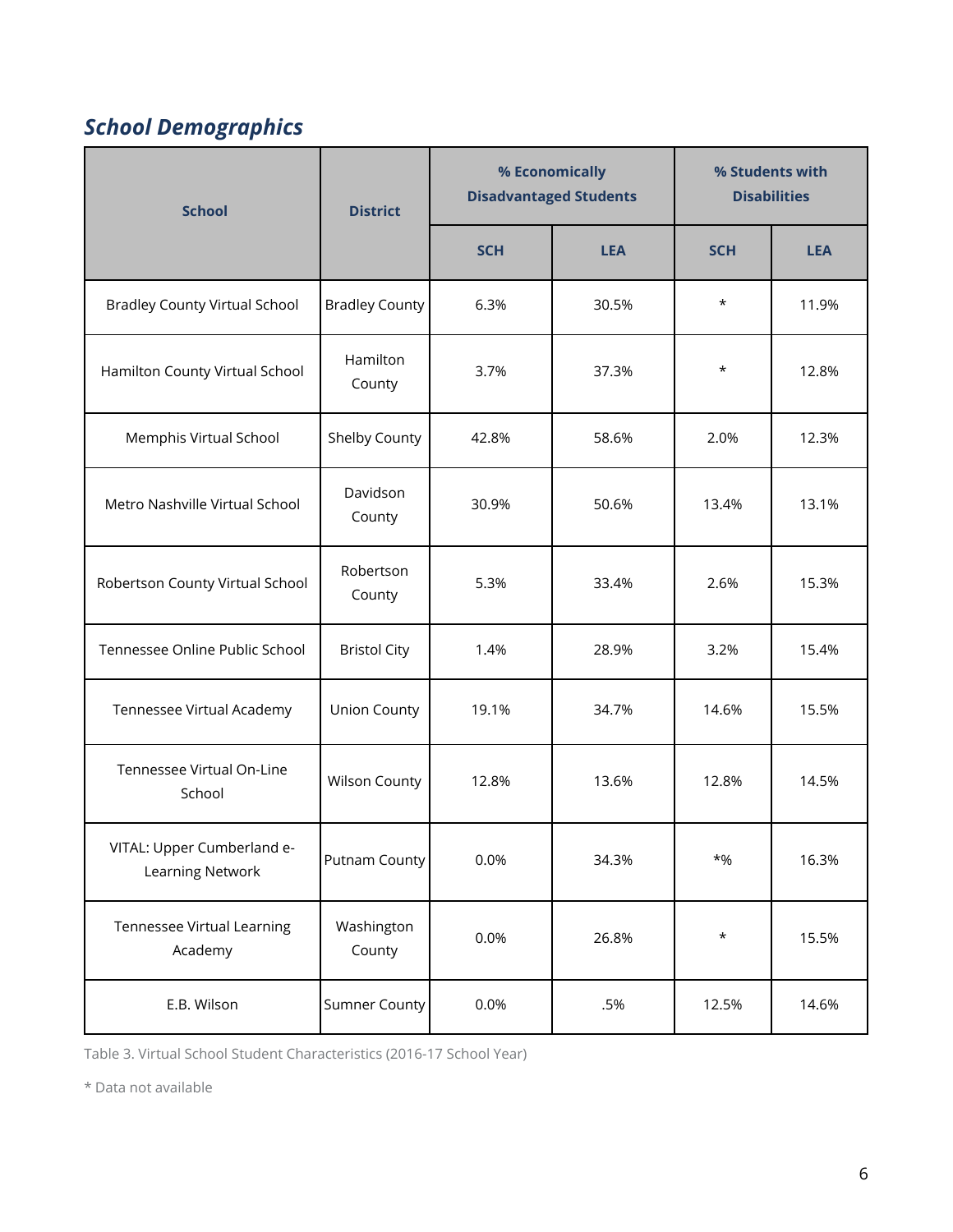## *Attendance and Graduation*

| <b>School</b>                                |               | <b>K-8 Attendance Rate</b> | <b>K-8 Promotion Rate</b> |            | <b>High School</b><br><b>Attendance Rate</b> |            | <b>High School</b><br><b>Graduation Rate</b> |            |    |       |
|----------------------------------------------|---------------|----------------------------|---------------------------|------------|----------------------------------------------|------------|----------------------------------------------|------------|----|-------|
| <b>SCH</b>                                   |               | <b>LEA</b>                 | <b>SCH</b>                | <b>LEA</b> | <b>SCH</b>                                   | <b>LEA</b> | <b>SCH</b>                                   | <b>LEA</b> |    |       |
| <b>Bradley County</b><br>Virtual School      | 100%          | 95.2%                      | $\star$                   | 99.5%      | 100%                                         | 94.9%      | 100%                                         | 91.7%      |    |       |
| Hamilton<br>County Virtual<br>School         | 100%<br>96.3% |                            |                           |            | 100%                                         | 98.8%      | 100%                                         | 94.1%      | 0% | 84.6% |
| Memphis Virtual<br>School                    | 93.3%         | 95.2%                      | 92.9%                     | 95.3%      | 90.2%                                        | 92.6%      | 35.9%                                        | 79.6%      |    |       |
| Metro Nashville<br>Virtual School            | 100%          | 94.8%                      | $^\star$                  | 99.5%      | 100%                                         | 91.0%      | 64.3%                                        | 80.3%      |    |       |
| Robertson<br><b>County Virtual</b><br>School | 100%          | 95.9%                      | 100%                      | 99.5%      | 100%                                         | 95.5%      | 100%                                         | 96.9%      |    |       |
| Tennessee<br>Online Public<br>School         | $***$         | 95.4%                      | $\star\star$              | 98.8%      | 95.7%                                        | 93.5%      | 100%                                         | 93.2%      |    |       |
| Tennessee<br>Virtual Academy                 | 95.5%         | 94.7%                      | $^\star$                  | $\star$    | $\star\star$                                 | 89.8%      | $\star\star$                                 | 87.1%      |    |       |
| Tennessee<br>Virtual On-Line<br>School       | 100%          | 96.3%                      | 100%                      | 99.7%      | 91.9%                                        | 92.9%      | 100%                                         | 96.2%      |    |       |
| VITAL: Upper<br>Cumberland e-                | 100%          | 95.9%                      | 100%                      | 99.3%      | $\star$                                      | 95.3%      | $\star$                                      | 92.4%      |    |       |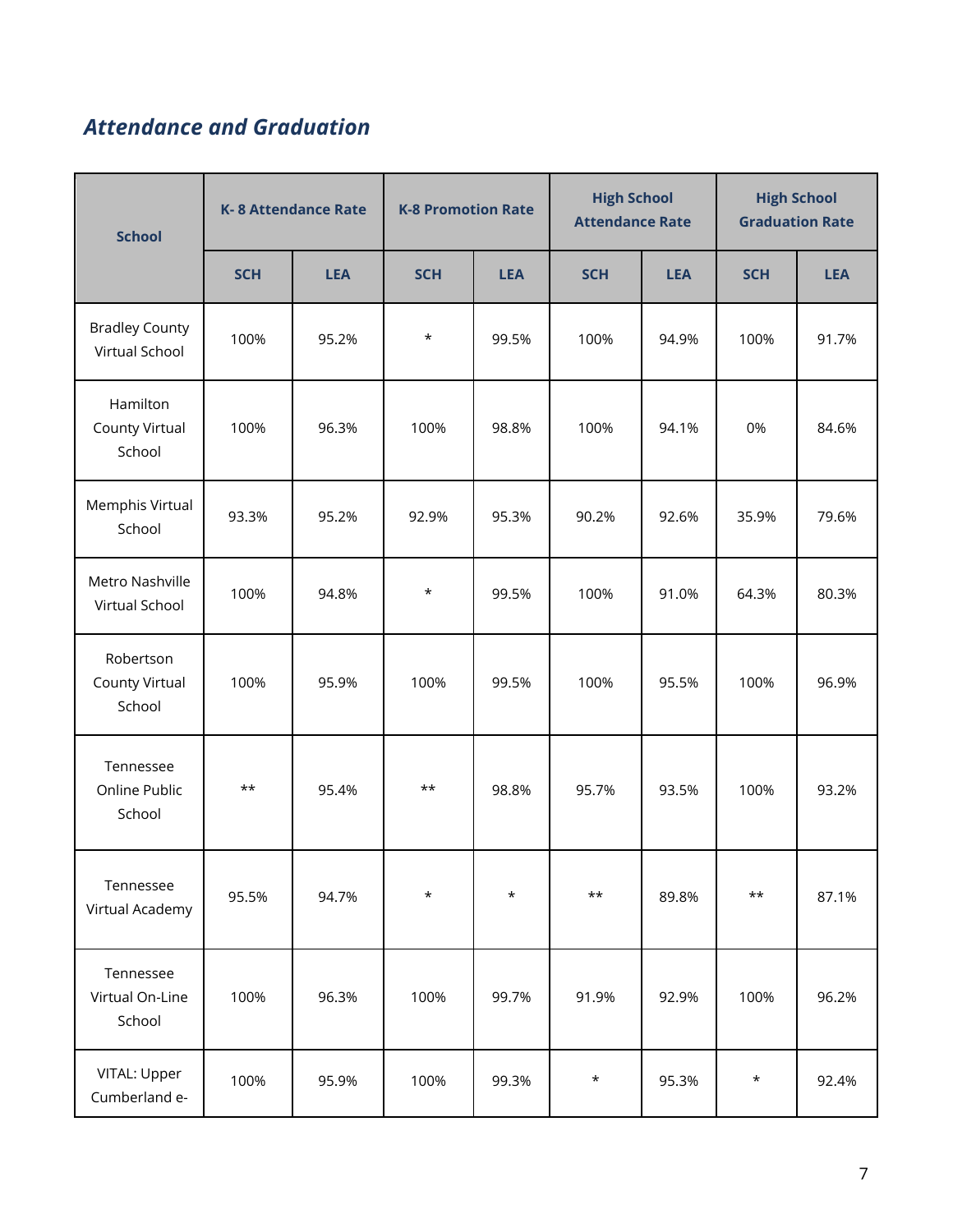| Learning<br>Network                      |       |       |       |       |      |       |       |       |
|------------------------------------------|-------|-------|-------|-------|------|-------|-------|-------|
| Tennessee<br>Virtual Learning<br>Academy | $***$ | 95.0% | $***$ | 98.6% | 90%  | 91.4% | 100%  | 92.8% |
| E.B. Wilson                              | $***$ | 96.3% | $***$ | 99.5% | 100% | 95.4% | 95.7% | 94.7% |

Table 5. Virtual School Student Attendance and Promotion Rates (2016-17 School Year)

\*Data not available

\*\*School does not service grade levels

### *Student Mobility & Attrition*

**Student mobility** refers to the number of students who leave the school after Oct. 1 divided by total enrollment of the school. **Attrition rate** is the difference between the number of students who enter and exit after Oct. 1. Student mobility and attrition rates appear high for virtual schools; however, this is expected since they enroll students for multiple reasons, including many virtual school that do not require enrollment for a full school year.

| <b>School</b>                           | <b>District</b>       | <b>Entering</b><br><b>Enrollment</b> | <b>Exit Enrollment</b> | <b>Mobility</b><br>Rate | <b>Attrition Rate</b> |
|-----------------------------------------|-----------------------|--------------------------------------|------------------------|-------------------------|-----------------------|
| <b>Bradley County</b><br>Virtual School | <b>Bradley County</b> | 9                                    | 10                     | $-1.59$                 | $-2.08$               |
| Hamilton County<br>Virtual School       | Hamilton County       | 9                                    | 6                      | 7.89                    | 11.11                 |
| Memphis Virtual<br>School               | Shelby County         | 54                                   | 110                    | $-21.62$                | $-36.84$              |
| Metro Nashville<br>Virtual School       | Davidson County       | 32                                   | 33                     | $-0.71$                 | $-1.03$               |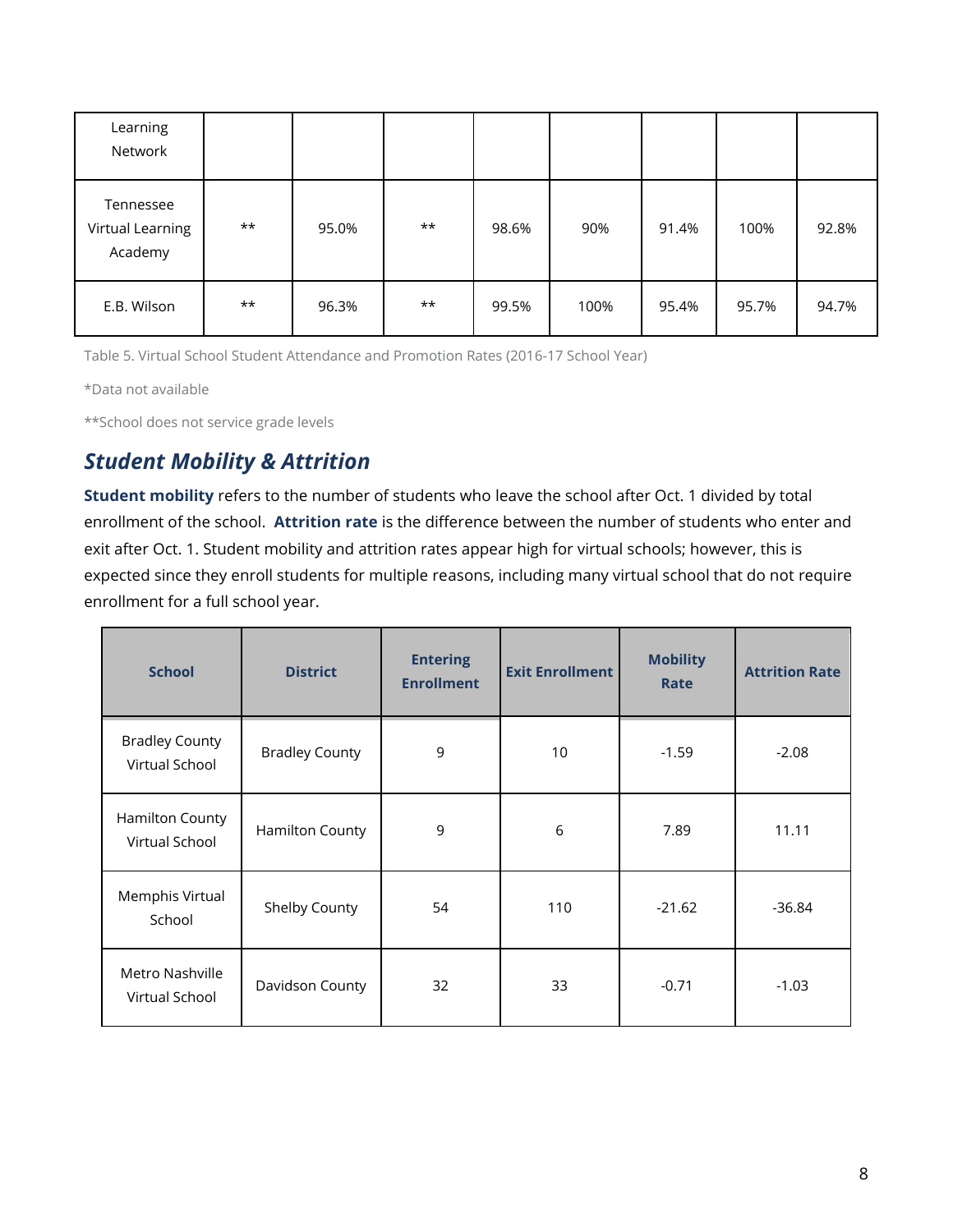| <b>School</b>                                        | <b>District</b>      | <b>Entering</b><br><b>Enrollment</b> | <b>Exit Enrollment</b> | <b>Mobility</b><br>Rate | <b>Attrition Rate</b> |
|------------------------------------------------------|----------------------|--------------------------------------|------------------------|-------------------------|-----------------------|
| Robertson<br>County Virtual<br>School                | Robertson<br>County  | 6                                    | $\overline{7}$         | $-2.27$                 | $-2.63$               |
| Tennessee<br>Online Public<br>School                 | <b>Bristol City</b>  | 28                                   | 39                     | $-4.09$                 | $-4.95$               |
| Tennessee<br>Virtual Academy                         | <b>Union County</b>  | 132                                  | 154                    | $-2.24$                 | $-3$                  |
| Tennessee<br>Virtual On-Line<br>School               | <b>Wilson County</b> | 44                                   | 28                     | 19.05                   | 41.03                 |
| VITAL: Upper<br>Cumberland e-<br>Learning<br>Network | Putnam County        | 1                                    | $\mathbf{1}$           | $\mathbf 0$             | $\mathbf 0$           |
| Tennessee<br><b>Virtual Learning</b><br>Academy      | Washington<br>County | 8                                    | $\mathbf{1}$           | 43.75                   | 116.67                |
| E. B. Wilson                                         | <b>Sumner County</b> | 50                                   | $\overline{7}$         | 34.96                   | 59.72                 |

Table 7. Virtual School Student Mobility and Attrition Rates (2016-17 School Year)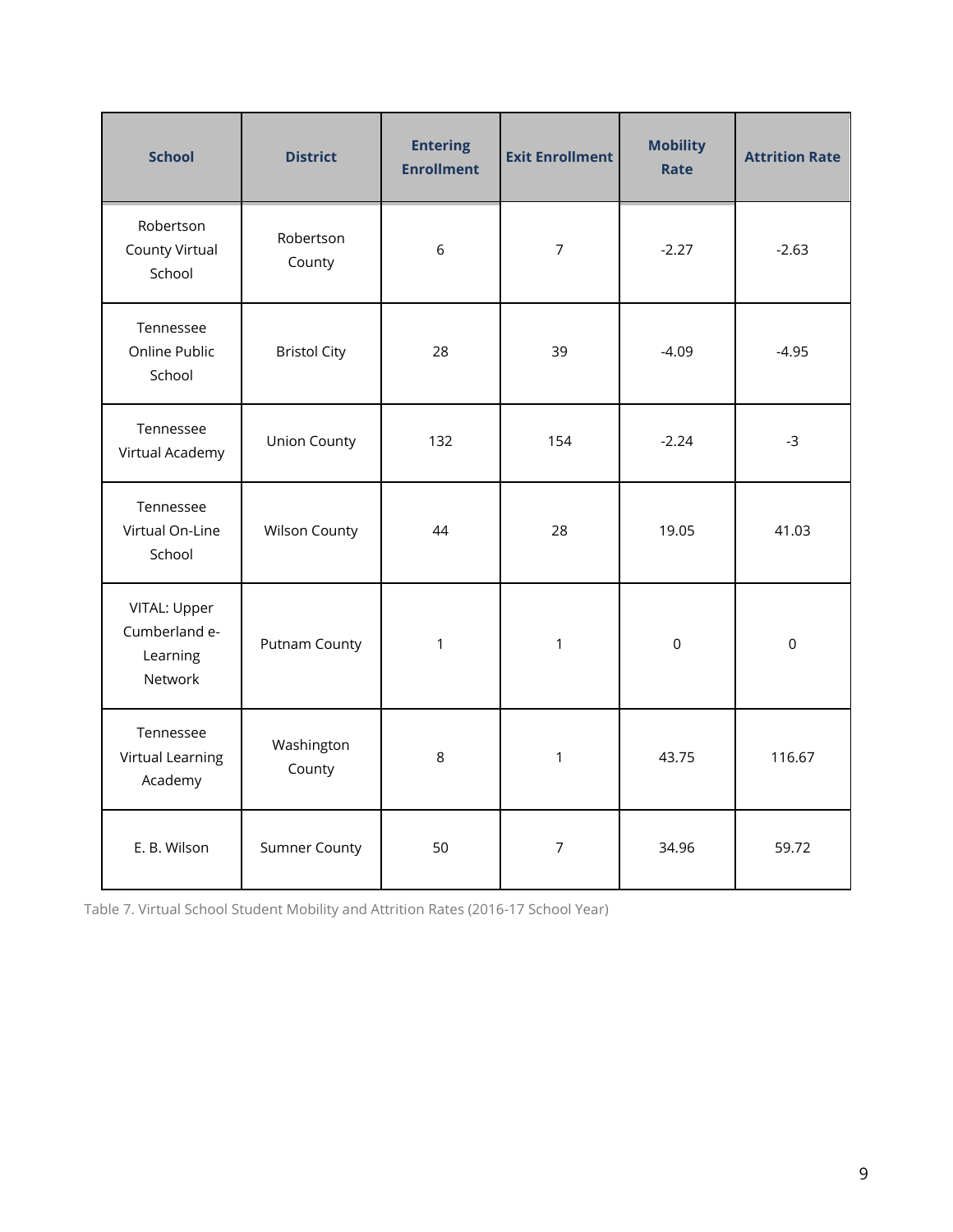### *Accountability*

Virtual schools are public schools created by a school district and, therefore, are subject to the same accountability laws, rules, and regulations as any other public school in Tennessee. The *Virtual Public Schools Act* specifically states that virtual school students shall be subject to the regular assessments in language arts, math, science, and social studies. Like each traditional public school, virtual school accountability data is published as part of the state Report Card and available for public review.

Virtual school accountability data is published as part of the state Report Card and available for *public review.* 

The General Assembly placed additional accountability measures on virtual schools in 2013 focusing on student achievement growth, as represented by

the Tennessee Value-Added Assessment System (TVAAS). TVAAS composites are reported on a 1-5 scale and are one-year scores. If a virtual school demonstrates student achievement growth at a level 1 of "significantly below expectations" for any three consecutive years of the school's operation, the commissioner of education has the authority to enforce an enrollment cap or direct the district to close the school.

Level 1 Significantly below expectations

Level 2 Below expectations

Level 3 At expectations

Level 4 Above expectations

Level 5 Significantly above expectations

Figure 1: Explanation of TVAAS Levels

The table below shows TVAAS scores for virtual schools. In many cases TVAAS scores are not available. This is because class size tends to be lower in virtual school classrooms. In order to calculate a TVAAS score, there must be at least 10 valid tests. For virtual schools with available TVAAS scores, the scores are generally lower than the scores of the disctrcts. The virtual school's perfomance may be related to their high mobility and attrition rates since many virtual schiools serve students who enroll for short periods of time.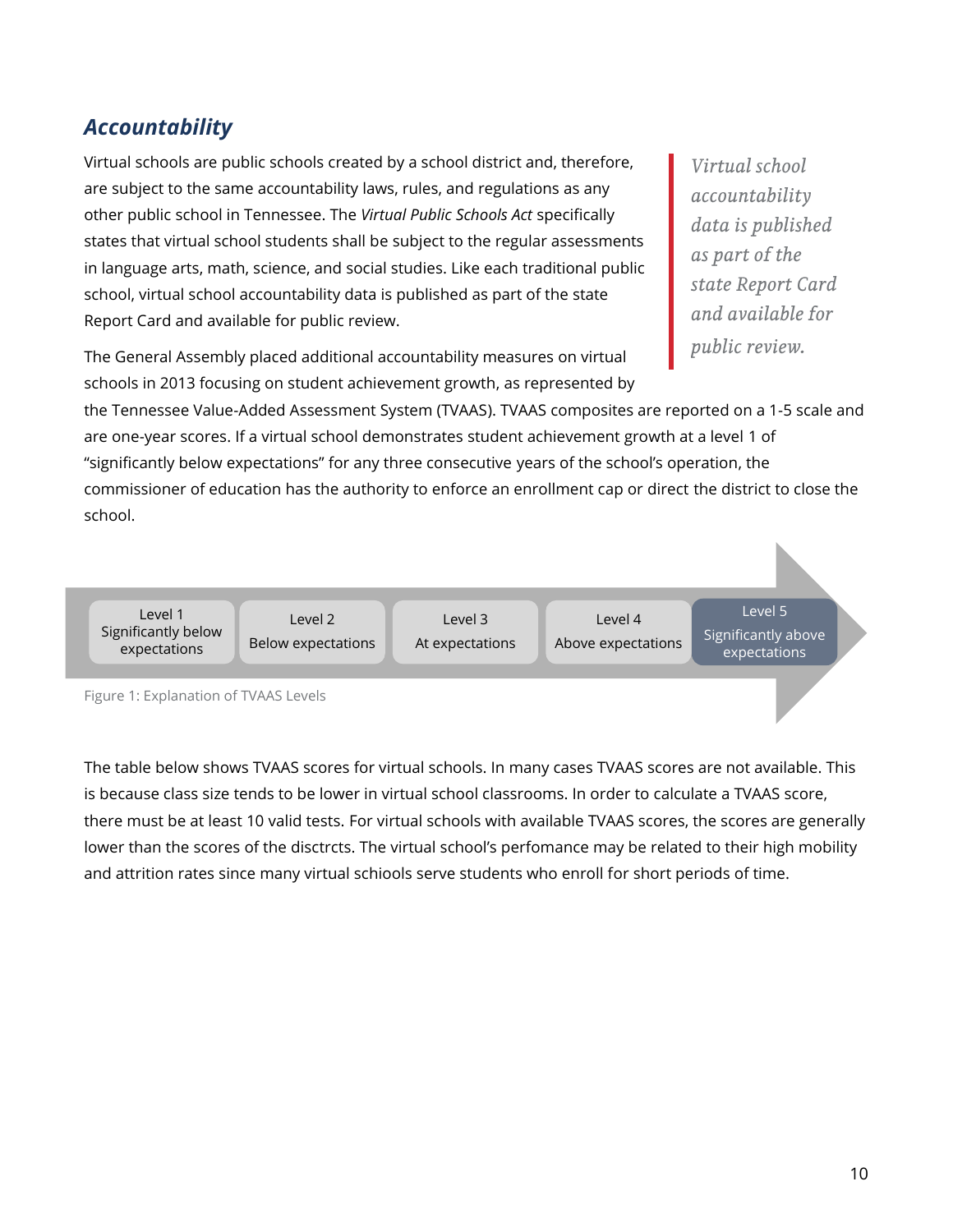## *Student Achievement Growth*

| <b>District</b><br><b>School</b>              |                          | Literacy   |              | <b>Numeracy</b> |              | <b>Literacy and</b><br><b>Numeracy</b> |              | <b>Science</b> |                | <b>Social Studies</b> |              | <b>Overall Composite</b> |              |
|-----------------------------------------------|--------------------------|------------|--------------|-----------------|--------------|----------------------------------------|--------------|----------------|----------------|-----------------------|--------------|--------------------------|--------------|
|                                               |                          | <b>SCH</b> | <b>LEA</b>   | <b>SCH</b>      | <b>LEA</b>   | <b>SCH</b>                             | <b>LEA</b>   | <b>SCH</b>     | <b>LEA</b>     | <b>SCH</b>            | <b>LEA</b>   | <b>SCH</b>               | <b>LEA</b>   |
| <b>Bradley</b><br>County<br>Virtual<br>School | <b>Bradley</b><br>County | $\star$    | $\mathbf{3}$ | $\mathbf{1}$    | 5            | $\mathbf{1}$                           | 5            | $\mathsf{3}$   | 5              | $\star$               | 5            | $\mathbf{1}$             | 5            |
| Hamilton<br>County<br>Virtual<br>School       | Hamilton<br>County       | $\star$    | 5            | $\star$         | $\mathbf{1}$ | $\star$                                | $\mathbf{1}$ | $\star$        | $\overline{1}$ | $\star$               | $\mathbf{1}$ | $\star$                  | $\mathbf{1}$ |
| Memphis<br>Virtual<br>School                  | Shelby<br>County         | 3          | $\mathbf{1}$ | $\overline{2}$  | $\mathbf{1}$ | $\overline{2}$                         | $\mathbf{1}$ | $\overline{2}$ | $\mathbf{1}$   | $\overline{2}$        | $\mathbf{1}$ | $\mathbf{1}$             | $\mathbf{1}$ |
| Metro<br>Nashville<br>Virtual<br>School       | Davidson<br>County       | 3          | $\mathsf{3}$ | $\mathsf{3}$    | $\mathbf{1}$ | 3                                      | $\mathbf{1}$ | $\mathbf{1}$   | $\overline{4}$ | 3                     | $\mathbf{1}$ | $\overline{2}$           | $\mathbf{1}$ |
| Robertson<br>County<br>Virtual<br>School      | Robertson<br>County      | $\star$    | $\mathbf{1}$ | $\star$         | 5            | $\star$                                | $\mathsf{3}$ | $\star$        | $\mathbf{1}$   | $\mathsf{3}$          | $\mathbf{1}$ | $\mathsf{3}$             | $\mathbf{1}$ |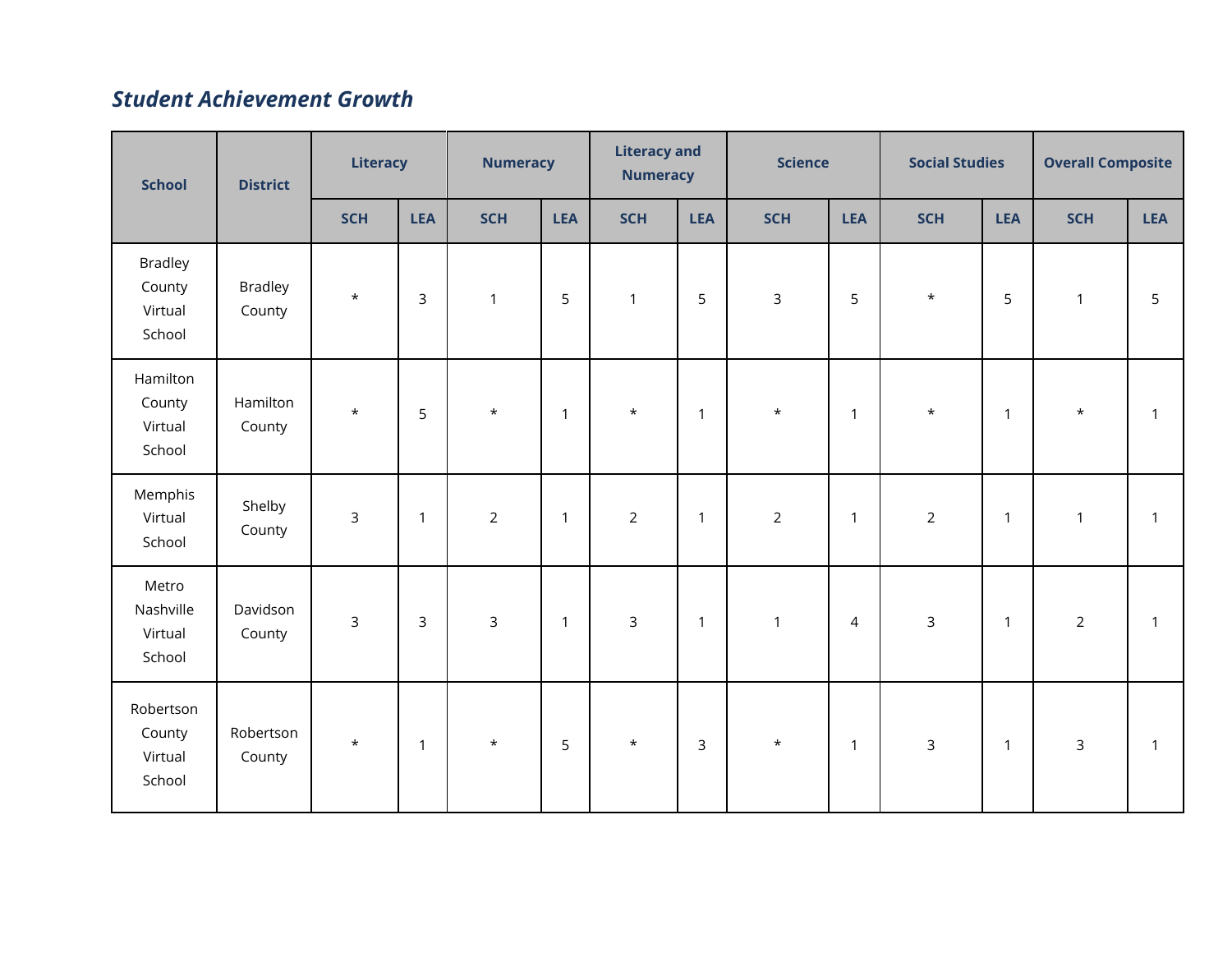| <b>School</b>                                       | <b>District</b>      | Literacy       |              | <b>Numeracy</b> |                |              | <b>Literacy and</b><br><b>Numeracy</b> |                | <b>Science</b> |              | <b>Social Studies</b> |                | <b>Overall Composite</b> |  |
|-----------------------------------------------------|----------------------|----------------|--------------|-----------------|----------------|--------------|----------------------------------------|----------------|----------------|--------------|-----------------------|----------------|--------------------------|--|
|                                                     |                      | <b>SCH</b>     | <b>LEA</b>   | <b>SCH</b>      | <b>LEA</b>     | <b>SCH</b>   | <b>LEA</b>                             | <b>SCH</b>     | <b>LEA</b>     | <b>SCH</b>   | <b>LEA</b>            | <b>SCH</b>     | <b>LEA</b>               |  |
| Tennessee<br>Online Public<br>School                | <b>Bristol City</b>  | 5              | 3            | $\overline{4}$  | $\overline{2}$ | 5            | $\mathsf{3}$                           | $\mathbf{1}$   | $\mathsf{3}$   | $\mathsf{3}$ | 5                     | $\overline{3}$ | $\overline{4}$           |  |
| Tennessee<br>Virtual<br>Academy                     | Union<br>County      | 3              | 3            | $\mathbf{1}$    | $\overline{1}$ | $\mathbf{1}$ | $\mathbf{1}$                           | $\overline{3}$ | $\mathbf{1}$   | $\star$      | $\overline{2}$        | $\mathbf{1}$   | $\mathbf{1}$             |  |
| Tennessee<br>Virtual On-<br>Line School             | Wilson<br>County     | $\overline{2}$ | $\mathbf{1}$ | $\mathbf{1}$    | 5              | $\mathbf{1}$ | 5                                      | $\mathbf{1}$   | $\overline{2}$ | $\mathsf{3}$ | $\mathbf{1}$          | $\mathbf{1}$   | $\mathbf{3}$             |  |
| VITAL: Upper<br>Cumberland<br>e-Learning<br>Network | Putnam<br>County     | $\star$        | 5            | $\star$         | 5              | $\star$      | 5                                      | $\star$        | $\mathsf{3}$   | $\star$      | 5                     | $\star$        | 5                        |  |
| Tennessee<br>Virtual<br>Learning<br>Academy         | Washington<br>County | $\star$        | 5            | $\star$         | 5              | $\star$      | 5                                      | $\star$        | $\mathbf{3}$   | $\star$      | 5                     | $\star$        | 5                        |  |
| E.B. Wilson                                         | Sumner<br>County     | 3              | $\mathsf{3}$ | $\mathbf{1}$    | 5              | $\mathbf{1}$ | 5                                      | $\mathsf{3}$   | 5              | $\star$      | $\overline{3}$        | $\mathbf{1}$   | 5                        |  |

Table 8. Virtual Schools TVAAS Scores (School year 2016-17)

\*Indicates school had insufficient data to generate TVAAS scores in this subject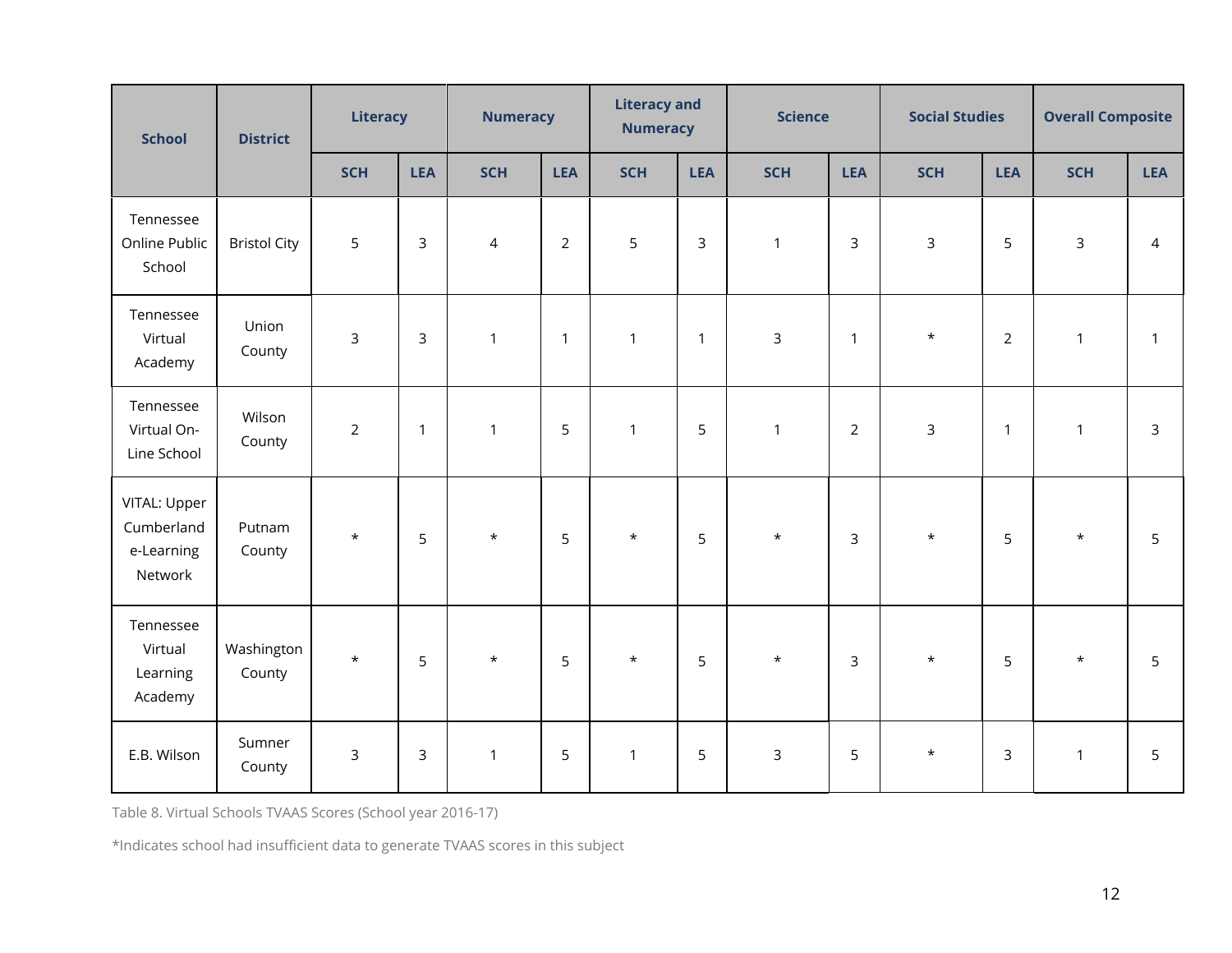## *Funding*

Virtual schools are funded the same way as traditional public schools are funded. Per T.C.A. § 49-16-204, "a virtual school shall be provided resources as any other public school in the state. State funding allocations per basic education program (BEP) are district-based and not based on individual schools." School districts can also use BEP funds from both local and state sources to implement and operate their virtual education programs. Districts are encouraged to apply for grants and accept donations to help fund their virtual education programs. The table below includes per-pupil expenditure for each school.

| <b>School</b>                                 | <b>State Funds Generated</b> |  |  |  |  |  |
|-----------------------------------------------|------------------------------|--|--|--|--|--|
| <b>Bradley County Virtual School</b>          | \$412,214.40                 |  |  |  |  |  |
| Hamilton County Virtual School                | \$269,130.60                 |  |  |  |  |  |
| Memphis Virtual School                        | \$2,015,244.00               |  |  |  |  |  |
| Metro Nashville Virtual School                | \$1,211,268.10               |  |  |  |  |  |
| Robertson County Virtual School               | \$346,286.40                 |  |  |  |  |  |
| Tennessee Online Public School                | \$2,289,375.00               |  |  |  |  |  |
| Tennessee Virtual Academy                     | \$6,403,121.50               |  |  |  |  |  |
| Tennessee Virtual On-Line School              | \$326,831.70                 |  |  |  |  |  |
| VITAL: Upper Cumberland e-Learning<br>Network | \$36,304.40                  |  |  |  |  |  |
| Tennessee Virtual Learning Academy            | \$53,863.20                  |  |  |  |  |  |
| E.B. Wilson                                   | \$639,856.80                 |  |  |  |  |  |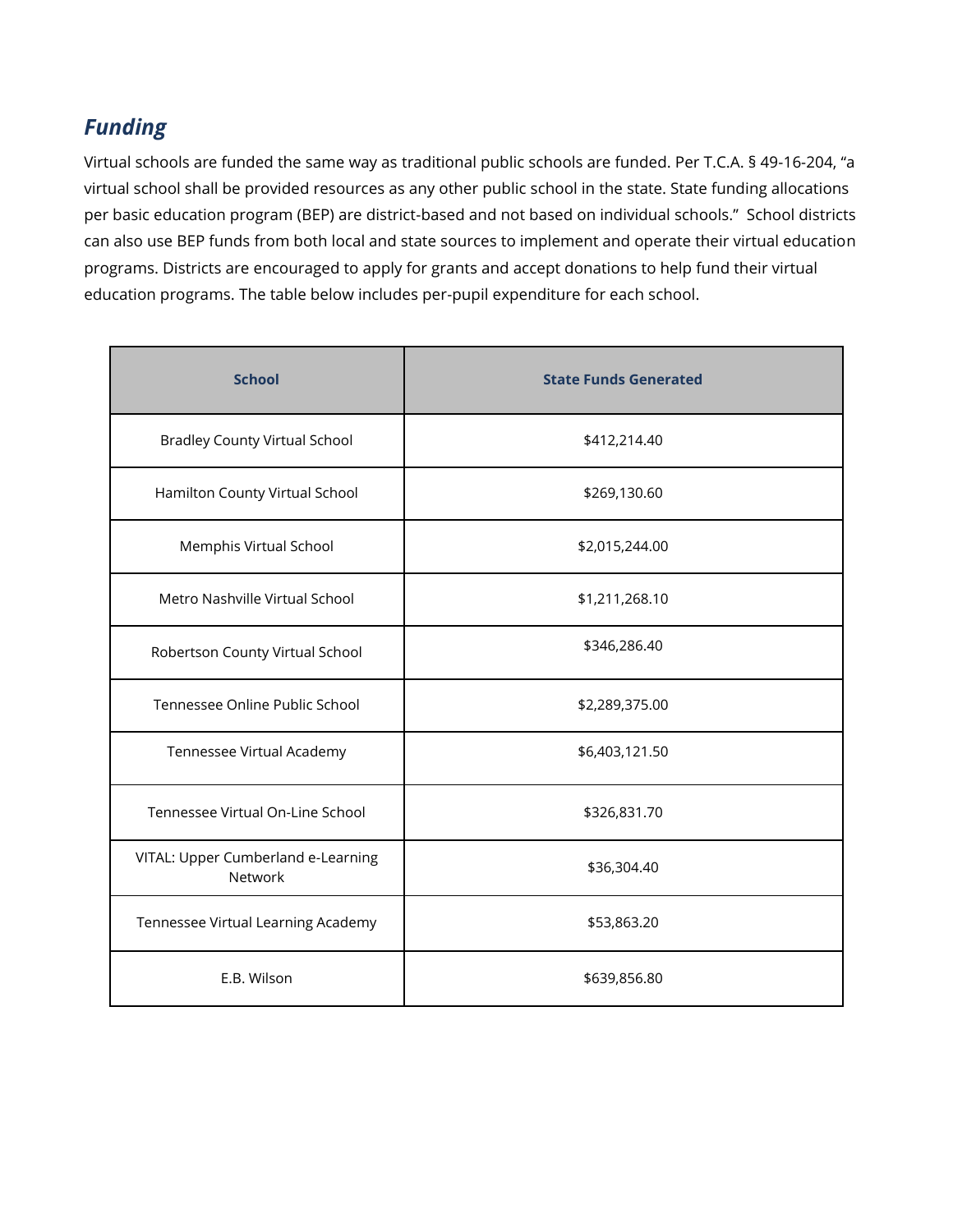# Virtual School and Programs Improvement Efforts

| <b>Key Lever</b> | <b>Improvement Effort</b>                                                                                                                                                                                                                                                                                                                                                                                                                                                   |
|------------------|-----------------------------------------------------------------------------------------------------------------------------------------------------------------------------------------------------------------------------------------------------------------------------------------------------------------------------------------------------------------------------------------------------------------------------------------------------------------------------|
| Curriculum       | . Online Digital Content: The increased availability of online content, including<br>full courseware and unbundled resources (such as Khan Academy), is being<br>utilized in various ways (credit recovery, remediation, advancement, etc.) based<br>on student needs.                                                                                                                                                                                                      |
|                  | . Open Education Resources: Freely accessible and openly licensed content for<br>teaching and learning are being examined and potentially adopted due to both<br>cost and their non-static nature, which is critical in a constantly evolving virtual<br>learning environment.                                                                                                                                                                                              |
|                  | • Teacher Support/Development: Teaching in a virtual environment requires a<br>unique skillset. Recognizing this reality, schools and programs provide tailored<br>professional development to better equip them for success on issues such as<br>student engagement and education technology.                                                                                                                                                                              |
| <b>Talent</b>    | . Teachers as Facilitators: In blended learning environments, the teacher often<br>switches teacher roles from deliverer of content to facilitator of instruction.<br>Through this structure, students receive instruction via education technology<br>and the educator provides on-demand support to struggling or quickly<br>advancing students to ensure they move at their own pace.                                                                                    |
|                  | . Algebra I/Integrated Math I Blended Learning Pilot: During the 2016-17<br>school year, the department launched the two-year Algebra I/Integrated Math I<br>Blended Learning Pilot. The first-year report provides findings on student<br>achievement, teacher instructional practices, and recommendations for<br>further implementation. Based on the report, introducing blended learning<br>was most successful when teachers received regular, personalized coaching. |
| <b>Time</b>      | • Homebound/Disciplinary Students: Utilization of virtual school programs for<br>students who are unable to attend on traditional campus, ensuring that their<br>education continues, regardless of circumstance.                                                                                                                                                                                                                                                           |
|                  | . Response to Instruction and Intervention (RTI2): Creation of support<br>structure (on-site tutoring, different class, etc.) where students can receive<br>necessary support to ensure they continue to move forward at appropriate<br>pace.                                                                                                                                                                                                                               |